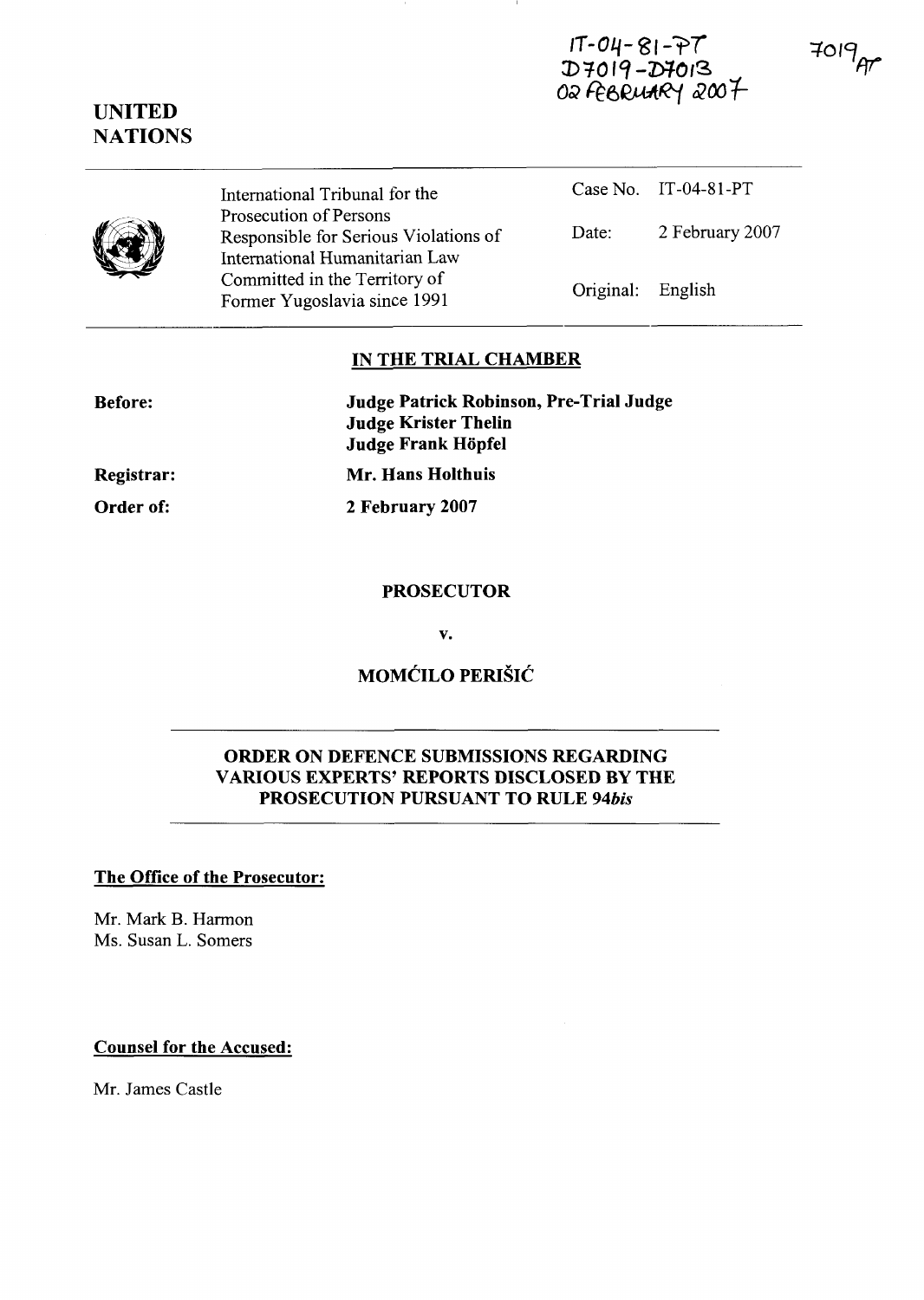# **1. INTRODUCTION**

*1.* This Trial Chamber of the International Tribunal for the Prosecution of Persons Responsible for Serious Violations of International Humanitarian Law Committed in the Territory of the former Yugoslavia since *1991* ("Tribunal") is in receipt of several notices from the Defence, seeking the exclusion of the expert witness reports of witnesses Degeratu, Donia, Theunens, Treanor and Torkildsen.<sup>1</sup> The Trial Chamber is also in receipt of several notices concerning the reports of other expert witnesses disclosed by the Prosecution pursuant to Rule *94bis,* raising various issues but not seeking their exclusion.<sup>2</sup> The Prosecution has filed responses to the Defence's notices that seek the exclusion of the Degeratu report<sup>3</sup>; the Treanor report<sup>4</sup>; and the Donia, Theunens and Torkildsen reports.<sup>5</sup> The Prosecution has not filed responses to the notices relating to any other expert witness reports.

# **II. APPLICABLE LAW**

- *2.* Rule **94bis** concerns the testimony of expert witnesses, and provides as follows:
	- (A) The full statement andor report of any expert witness to be called by a party shall be disclosed within the time-limit prescribed by the Trial Chamber or by the pre-trial Judge.
	- (B) Within thirty days of disclosure of the statement and/or report of the expert witness, or such other time prescribed by the Trial Chamber or pre-trial Judge, the opposing party shall file a notice indicating whether:
		- (i) it accepts the expert witness statement andlor report; or

<sup>&</sup>lt;sup>1</sup> On 28 November 2006, the Defence filed its Notice pursuant to Rule 94*bis* concerning Prosecution Expert Constantin Degeratu and Motion to strike report. On 6 December 2006, the Defence filed its Notice pursuant to Rule 94bis conceming Prosecution Expert Patrick Treanor and motion to exclude. On 3 Januarv 2006, the Defence filed its Notice pursuant to Rule 94bis conceming Prosecution Expert Robert Donia and Motion to Exclude, its Notice pursuant to Rule 94bis concerning Prosecution Expert Morten Torkildsen and Motion to Exclude, and its Notice pursuant to Rule 94bis conceming Prosecution Expert Reynaud Theunens and Motion to Exclude.

On 13 Novernber 2006, the Defence raised its objections to Mr. Richard Butler as an expert witness in its separate Notice pursuant to Rule 94bis concerning Prosecution Expert Richard Butler. In a submission of the same date, the Defence filed its inaptly entitled Notice pursuant to Rule 94bis concerning Prosecution Expert Richard Butler (Partly Confidential) (with Confidential Annex A), which raises specific objections to the following proposed expert witness reports (not Richard Butler): John Clark; Martin 01s; Richard Wright; P C A M De Bruyn; Freddie Pecereili; José Pablo Baraybar; Kathryn Barr; Anthony Brown; Helge Brunborg; Jurrien Bijhold; Johan De Koeijer; William Haglund; M J Hedley; A J Kloosterman; Christopher Lawrence; S E Maljaars; and Michael Malony and Michael Brown. (The Defence subsequently filed a clarification on 15 November 2006, correcting the title of this filing as (Partly Confidential) (with Confidential Annex A) Notice pursuant to Rule 94bis conceming Prosecution Expert Disclosures.) On 27 November 2006, the Defence filed its Notice pursuant to Rule 94bis concerning Prosecution Experts [Ivan] Grujić, [Vilmos] Kovacs, [Jozef] Poje, [Richard] Higgs, [Richard] Phillips, [Ewa] Tabeau and [Berko] Zečević. The Defence accepts the majority of expert witness reports, but where it does so, it is subject to its understanding of the expert's supposed area of expertise, where it avers this is not clear from the information received to date.<br><sup>3</sup> Prosecution's Response to Defence Motion to strike Degeratu report, 12 December 2006.

Prosecution's Response to Defence Motion to strike Treanor report, 20 December 2006.

<sup>5</sup> Prosecution's Response to Defence Motions to exclude expert reports of Donia, Theunens and Torkildsen, 17 January 2007.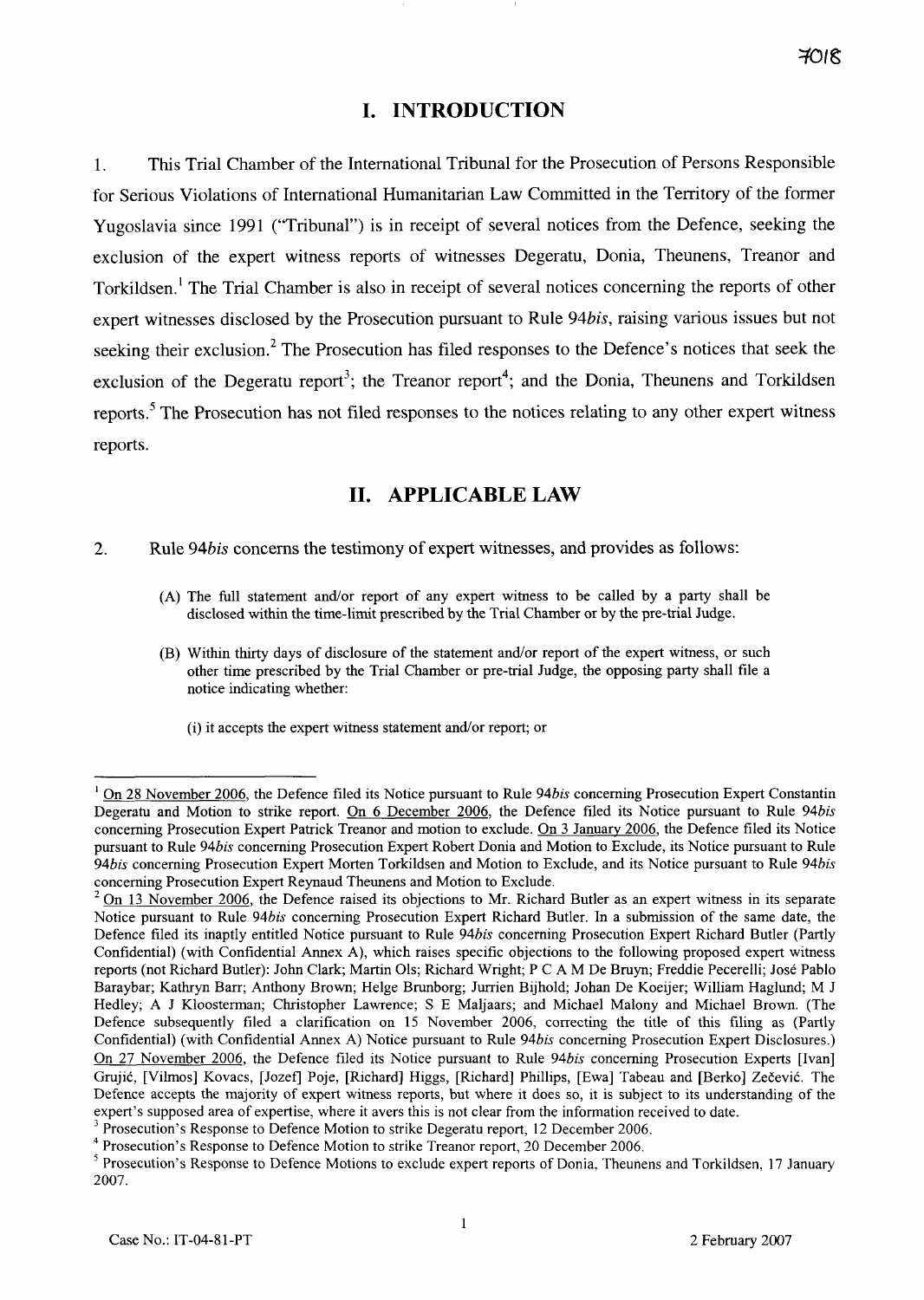(ii) it wishes to cross-examine the expert witness; and

(iii) it challenges the qualifications of the witness as an expert or the relevance of al1 or parts of the statement and/or report and, if so, which parts.

- (C) If the opposing party accepts the statement andor report of the expert witness, the statement and/or report may be admitted into evidence by the Trial Chamber without calling the witness to testify in person.
- 3. Previous decisions concerning Rule *94bis* have discussed the application of that Rule, and have explained its intended effect on the length of the trial proceedings:

Rule 94 $bis$  ... is intended to avoid unnecessary prolongation of proceedings so that if the opposing party accepts the written statement of an expert witness, it can be admitted into evidence by the Trial Chamber without calling the witness to testify in person. Again the evidence in question could be the only evidence on the facts in question and therefore the right to cross-examine, if needed, is preserved. $<sup>6</sup>$ </sup>

Rule 94bis performs two separate functions. ... Rule 94bis provides a separate timetable for the disclosure of the statements of expert witnesses whichever party is calling that expert. Once the statement of an expert witness has been disclosed, Rule 94bis requires the other party to react to that statement within a further time limit and, depending upon whether the other party wishes to cross-examine the expert, provides for the admission of that statement without calling the expert witness to testify.<sup>7</sup>

*4.* Rule *94bis* serves, therefore, to identify those expert witness reports that may be admitted without calling the expert witness to testify at trial, and those expert witnesses who will be subject to cross-examination. To this end, it places an obligation on the party submitting the expert report to provide sufficient information to the opposing party, such that the opposing party can determine, pursuant to Rule *94bis,* whether or not it accepts the tendered report and, where the opposing party does not accept the tendered report, whether it wishes to cross-examine the expert witness and whether it challenges the qualifications of the witness as an expert, or the relevance of al1 or parts of the report.

<sup>&</sup>lt;sup>6</sup> Prosecutor v. Dario Kordić & Mario Čerkez, Case No: IT-95-14/2-AR73.6, Decision on Appeal Regarding the Admission into Evidence of Seven Affidavits and one Formal Statement, 18 September 2000, fn. 56. The Trial Chamber notes that, while the version of the Rule then in force (Rev. 19) has been subsequently amended, this citation

Prosecutor v. Stanislav Galić, Case No: IT-98-29-AR73.2, Decision on Interlocutory Appeal Concerning Rule  $92bis(C)$ , 7 June 2002, para. 39. The Trial Chamber notes that, while the version of the Rule then in force (Rev. 22) has been subsequently amended, this citation also remains an accurate description of the Rule's function.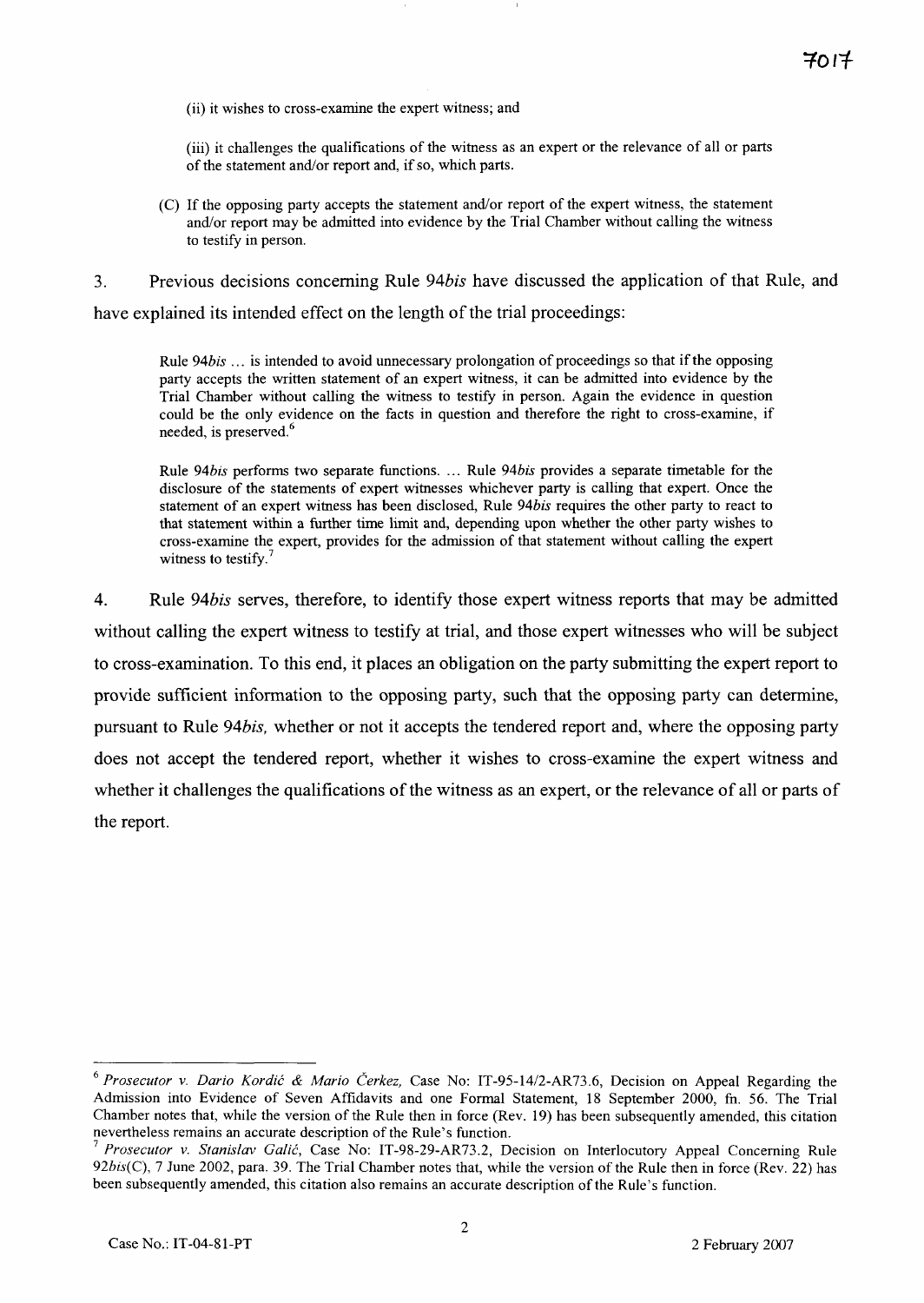# **III. DISCUSSION**

### **A. Matters before the Pre-Trial Chamber**

### 1. B/C/S Translations of reports

*5.* In respect of several expert witness reports (Brunborg, De Bruyn, De Koeijer, Hedley, Higgs, Ols, Pecerelli, Wright, and Zečević), the Defence has indicated that B/C/S translations of the proposed reports or parts thereof remain outstanding. Pursuant to Rule  $66(A)(ii)$ , the Prosecution is required to make available to the Defence, in a language which the accused understands, copies of the statements of al1 witnesses whom the Prosecution intends to cal1 to testify at trial, and copies of all transcripts and written statements taken in accordance with Rule 92bis; Rule 92ter, and Rule *92quarter.* Rule 66(A)(ii) empowers the Trial Chamber or the pre-trial Judge to set the time limit within which such material must be provided. Pursuant to that authority, the Chamber hereby orders the Prosecution to make available to the Defence the B/C/S translations of the proposed reports or parts thereof that remain outstanding.

### *2. Curricula vitae* and areas of expertise of expert witnesses

6. In respect of several expert witnesses (Kloosterman, Maljaars, Maloney & M Brown, Ols, Pecerelli and Philips), no *curricula vitae* have been provided to the Defence by the Prosecution. Although Rule 94*bis* is silent on the question,<sup>8</sup> the provision of the *curricula vitae* of all proposed expert witnesses to the Defence is necessary to enable the Defence to determine whether or not it accepts the qualifications of the expert, and the expert witness's report(s), pursuant to Rule *94bis*  (B)(iii). The Prosecution must therefore provide the outstanding *curricula vitae* to the Defence.

7. In respect of most expert witnesses whose reports have been proposed by the Prosecution, the Prosecution has not provided the Defence with a description of the witnesses' area of expertise, which the Defence submits the Prosecution should be required to do.<sup>9</sup> As a result, the Defence submits that it "has been left to guess, from the text of the reports or from a review of the curriculum vitae of the experts [where one has been provided], the specific area of expertise

<sup>&</sup>lt;sup>8</sup> Rule 94bis requires only that "[t]he full statement and/or report of any expert witness to be called by a party shall be disclosed ...". The rule is silent regarding the specific need to disclose the curriculum vitae of the author of the statement and/or report, or whether "[t]he full statement and/or report" includes the *curriculum vitae* of the author. However, the rule also requires an opposing party to file a notice within thirty days of disclosure of the statement andor report of the expert witness indicating *inter alia* whether it challenges the qualifications of an expert witness.

Constantin Degeratu is described as a "military expert" and his area of expertise was apparently stated (Notice pursuant to Rule 94bis concerning Prosecution Expert Constantin Degeratu and Motion to strike report, para. 3). Morten Torkildsen is identified as a "financial expert" (Notice pursuant to Rule 94bis conceming Prosecution Expert Morten Torkildsen and Motion to Exclude, 3 January 2007, para. 6).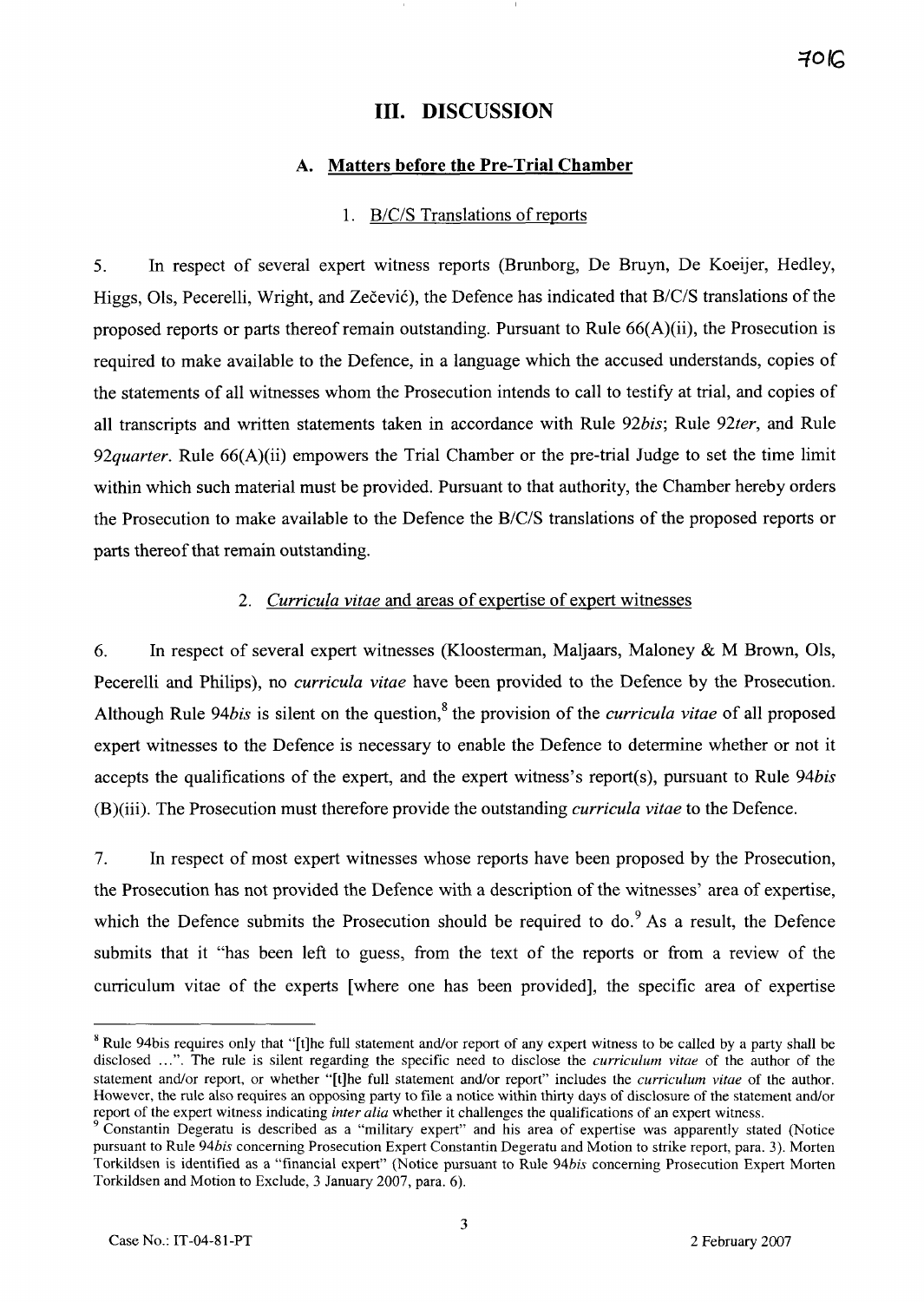pertaining to each expert witness" and has filed its notices based on those assumptions, reserving the right to make further objections should those assumptions prove to be incorrect.<sup>10</sup> In those instances where the Prosecution has filed a response, it has asserted that the area of an expert's expertise is usually ascertainable from a review of the relevant report and *curriculum vitae*.<sup>11</sup>

8. As discussed above, Rule 94*bis* serves to identify those expert witness reports that may be accepted. It would be difficult for an opposing party to accept the report of an expert witness without knowing that witness's area of expertise. Conversely, the party disclosing clearly must be aware of the witness's area of expertise – without it the witness's usefulness to the disclosing party would be in serious doubt. It is therefore appropriate that the party disclosing an expert witness report identifies the area of that expert's expertise. In the circurnstances of this case, the Prosecution states that it has now disclosed al1 of the expert witness reports it intends to disclose. The Chamber will therefore order that the Prosecution disclose the areas of expertise of al1 expert witnesses.

### 3. Other issues outstanding

*9.* In the cases of several proposed expert witnesses, certain other information is yet .to be disclosed by the Prosecution, namely:

- The Defence submits that it is unclear whether the Prosecution still intends to cal1 Kathryn Barr as a witness; $^{12}$
- In respect of Helga Brunborg, the English version of one report is yet to be disclosed by the Prosecution: $13$
- In respect of Constantin Degeratu, his report is labelled "provisional" and contains no references. **l4**

**<sup>10</sup>**Notice pursuant to Rule *94bis* conceming Prosecution Expert Richard Butler, 13 November 2006, para. *3;* Notice pursuant to Rule *94bis* conceming Prosecution Expert Richard Butler (Partly Confidential) (with Confidential Annex A), 13 November 2006, para. *4;* Notice pursuant to Rule *94bis* concerning Prosecution Experts Gmjic, Kovacs, Poje, Higgs, Phillips, Tabeau and Zečević, 27 November 2006, para. 3; Notice pursuant to Rule 94bis concerning Prosecution Expert Patrick Treanor and motion to exclude, *6* December 2006, para. *3;* Notice pursuant to Rule *94bis* concerning Prosecution Expert Robert Donia and Motion to Exclude, 3 January 2006, para. *5;* Notice pursuant to Rule *94bis*  concerning Prosecution Expert Reynaud Theunens and Motion to Exclude, 3 January 2006, para. *5.* 

 $^{11}$  Prosecution's Response to Defence Motion to strike Treanor report, 20 December 2006, paras  $6 - 10$ ; Prosecution's Response to Defence Motions to exclude expert reports of Donia, Theunens and Torkildsen, 17 January 2007, paras 5 -9 (in respect of Donia and Theunens).

 $^{12}$  The Defence refers to a letter it received from the Prosecution, dated 25 October 2006, in which Kathryn Barr's name was apparently deleted from the list of witnesses for trial (Notice pursuant to Rule *94bis* concerning Prosecution Expert Richard Butler (Partly Confidential) (with Confidential Annex A), para. 7).

**<sup>13</sup>**Notice pursuant to Rule *94bis* concerning Prosecution Expert Richard Butler (Partly Confidential) (with Confidential Annex A), *13* November 2006, para. *9.*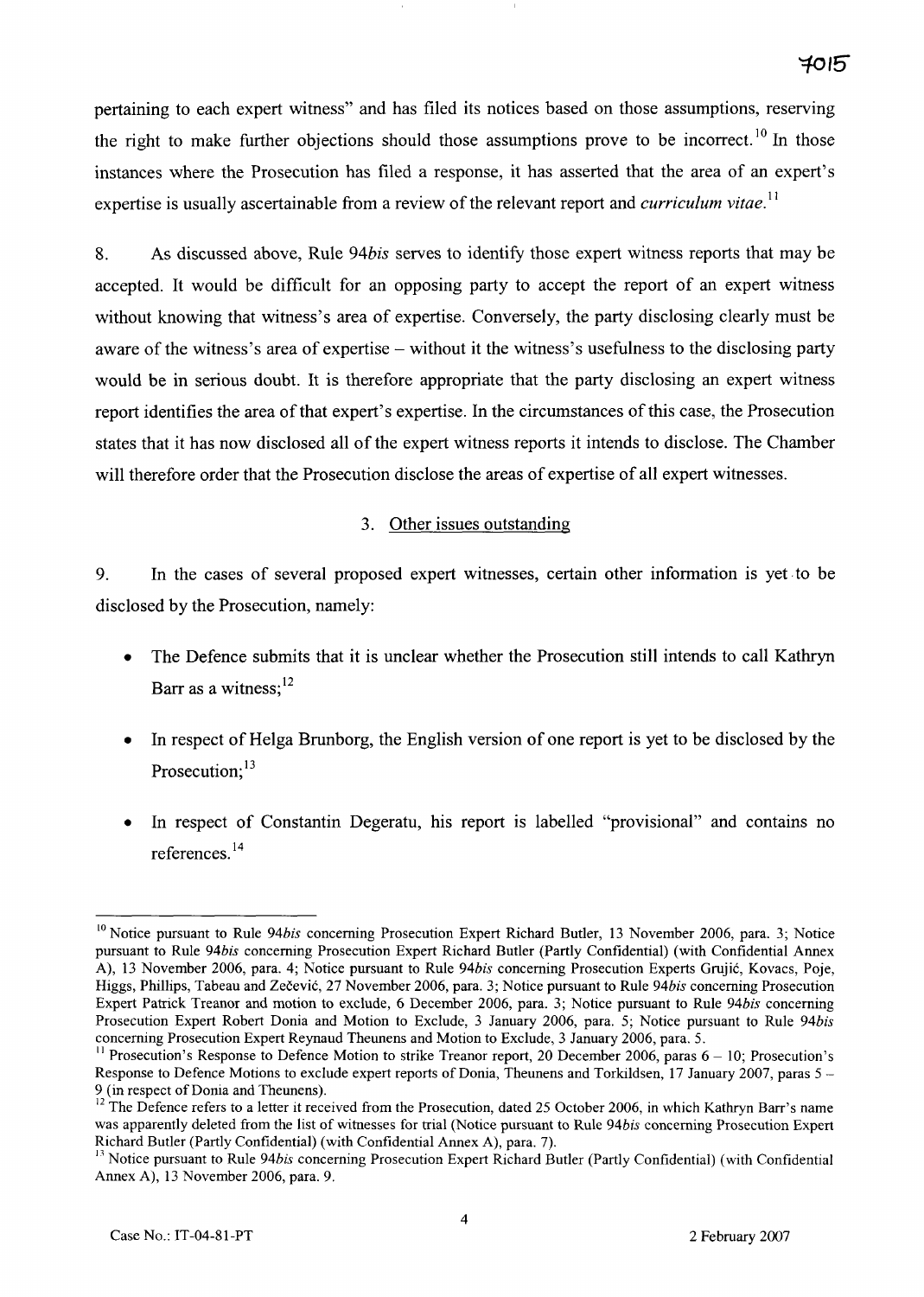These are issues which, unless they have been resolved *inter partes* in the interim, can and must be dealt with by the Prosecution forthwith.

# B. Remaining matters

10. The Trial Chamber notes that the Defence has raised numerous other objections to various expert witness reports disclosed by the Prosecution. The Defence challenges *inter alia* the alleged partiality of several expert witnesses,<sup>15</sup> the scope of expertise of several witnesses,<sup>16</sup> the relevance of several expert witness reports,  $17$  and the absence of referencing and/or source documentation.<sup>18</sup> At this stage of the proceedings, it is for the Defence to accept or reject the proposed expert witness reports, with any disputes falling to be adjudicated by the Trial Chamber at trial. These are matters which are better dealt with before the Trial Chamber.

# C. Disposition

The Trial Chamber therefore **RECOGNISES** as accepted<sup>19</sup> the expert witness reports of:

José Pablo Baraybar; Anthony Brown, John Clark, P C A M De Bruyn (with the B/C/S/ translation of the report to be provided to the Defence), William Haglund, Christopher Lawrence;

AND, to the extent that the Prosecution has not already discharged its obligations:

ORDERS the Prosecution, within 14 days of the date of this Order, to make available to the Defence the B/C/S translations of the proposed reports or parts thereof that remain outstanding;

ORDERS the Prosecution, within 14 days of the date of this Order, to provide the outstanding *curricula vitae* to the Defence;

**<sup>14</sup>**The Prosecution responded that the disclosure of provisional reports had been agreed between the parties. *See*  Prosecution's Response to Defence Motion to strike Degeratu report, 12 December 2006, paras 2 - *5,* <sup>10</sup>- 12; referring to the 11 October 2006 Decision on Prosecution's motion to vacate order of 14 June 2006, which denied the Prosecution an extension of time in which to file its expert witness reports and noted that the production of provisional reports would not prejudice the Defence.<br><sup>15</sup> Expert witnesses Butler, Donia, Torkildsen, Treanor, and Zečević.

<sup>&</sup>lt;sup>16</sup> Expert witnesses Brunborg, Donia, Hedley, Higgs, Kovacs, Poje, Theunens, and Treanor.<br><sup>17</sup> Expert witnesses Barr, Bijhold, De Koeijer, Grujić, Higgs, Poje, Tabeau, and Theunens.

<sup>&</sup>lt;sup>18</sup> Expert witnesses Degeratu, Phillips, Torkildsen, and Zečević. For example, "[t]he Degeratu report has only one reference in the entire report" and "... the Defence the Chamber to strike the report of Mr. Degeratu as it contains no referencing at al1 by which ", Notice pursuant to Rule 94bis conceming Prosecution Expert Constantin Degeratu and Motion to strike report, pp. 5, 6.<br><sup>19</sup> Subject to the Defence's uncertainty regarding the relevant witness's area of expertise being correct, failing which,

the Defence shall have leave to revisit its acceptance.